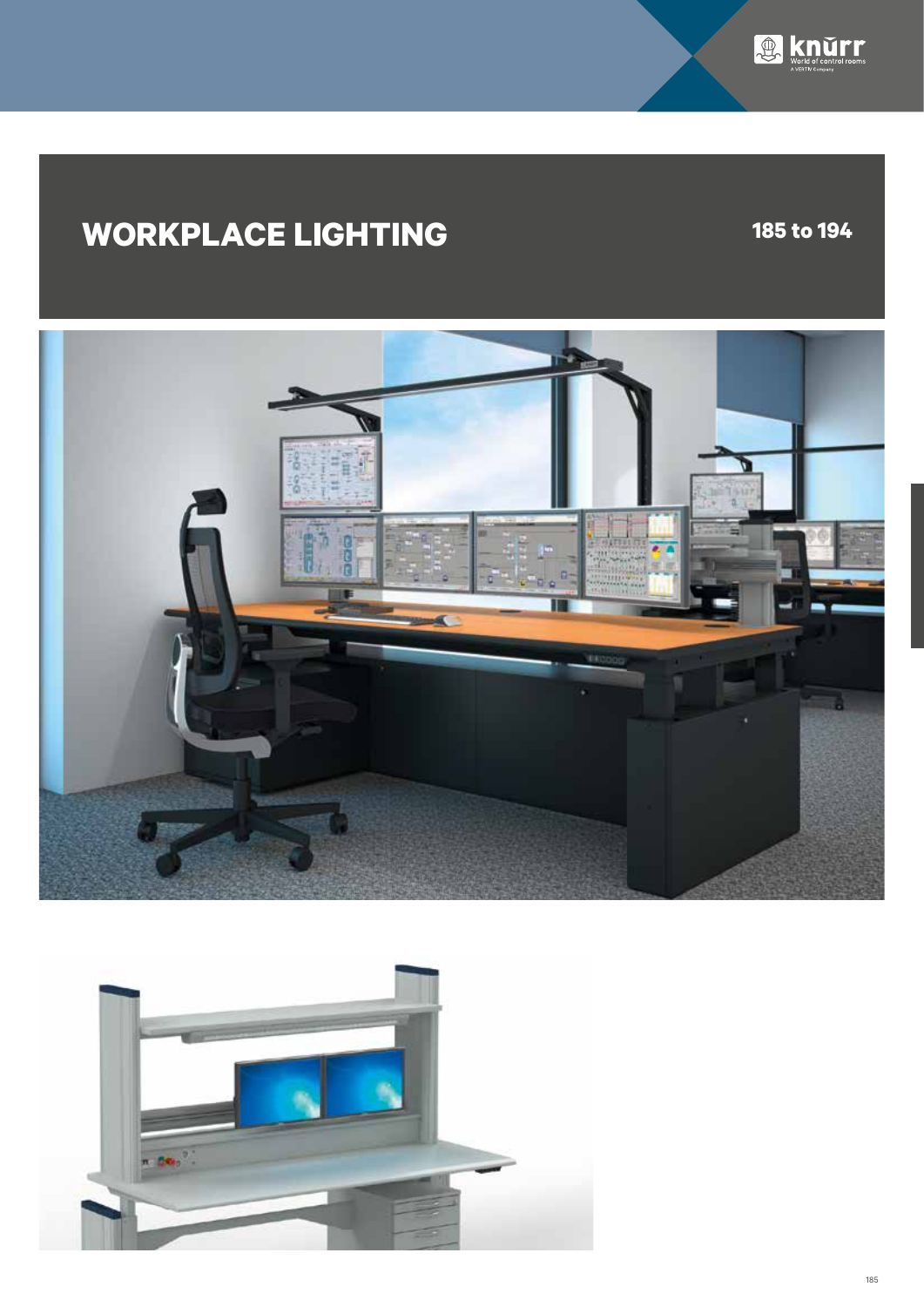# **Levels Of Workplace Lighting**

**From an ergonomic point of view a workplace structures in several access areas. Knürr divides these in three different areas:**

- y **Task**
	- Area of immediate manual activity. Space for mouse, keyboard, writing utensils and communication devices. Task lights are meant to selectively illuminate the area directly in front of the operator. This light shall not affect other workstations and can be dimmed and adjusted.

# **•** Workstation

• Area of immediate manual activity and furthermore the complete remaining work surface of the console. Installed with overhead extension arms or as underfit lamp. Light sources allow 500

Lux for the working area. Precautionary oversizing may compensate for LED fading over time. Control panels aresituated in front below the worktop and in easy reach.

- **•** Room Level
	- Ceiling-mounted lamps are of advantage for an unobstructed view to a monitor wall. These overhead lamps illuminate the console with direct and indirect light and subsequently can be integrated in the room illumination. GST18 connector system, DALI and radio control allow for an easy installation.





Workstation

DAA20055



Room Level ACC20013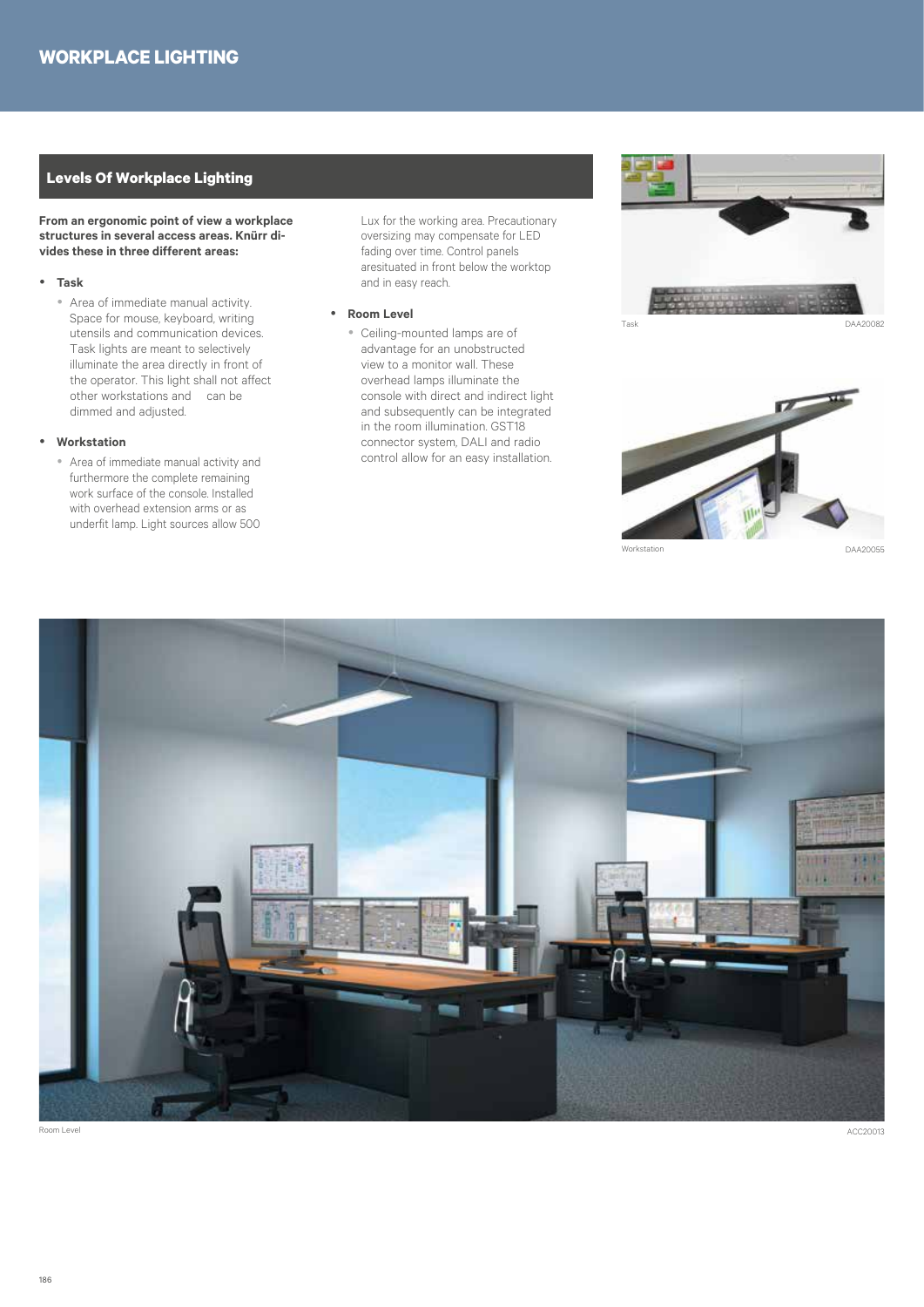

**Task**

# **Knürr Task LED**

The Knürr Task LED is fitted with a bright LED lamp that provides pleasant task lighting and an easily accessible dimming button.

A specially developed highly reflective plastic reflector ensures glare-free working. What's more, even with such impressive performance figures, the Knürr Task LED is surprisingly economical in terms of energy consumption, with only 8 W of installed consumption for an average illuminance of up to 700 lx.

- Light and easy to adjust to your individual position
- Specially developed reflector for glarefree lighting
- Switching and dimming with memory function via easily accessible control button in the luminaire head
- Automatic cut-off and switch-on behavior can be adjusted
- Maintenance free LED technology with a service life of up to 50,000 hours and more

## y **Technical data**

- y Color temperature neutral white 4,000 K
- y Connected load 100-240 V; 50/60 Hz
- Power consumption approx. 8 W
- y Luminous flux approx. 600 lm
- y Luminous efficacy approx. 75 lm/W
- y Illuminance efficiency factor 93 lx/W
- y Color rendering index (CRI) >80 (typ.85)
- y Supplied with 3 m mains lead and with
- mains plug type CEE 7 / 16 (Euro plug), • Various fastenings as accessories

#### y **Color**

• Aluminum black coated

## **Supply schedule**

- 1 Knürr Task LED
- (Please always order mounting adapter of choice)

| <b>Description</b> | <b>Model</b>      | Order no.    | ШĐ     |
|--------------------|-------------------|--------------|--------|
| Knürr Task LED     | 2 hinges (1 arm)  | 00.350.179.9 | 1 unit |
| Knürr Task LED L   | 3 hinges (2 arms) | 00.350.174.9 | 1 unit |

# **Knürr Task LED Flex**

The Knürr Task LED Flex brings the combination of lighting quality, energy efficiency, and design to a new level. The richly contrasting interaction between angular and elliptical forms lends it a unique character. The advantages of its cleverly designed thermal management are plain to see: higher energy efficiency, longer service life, and less heating up.

- Light and easy to adjust to your individual position
- Specially developed reflector for glarefree working
- Switch-off and dimming with a light touch of the touch-LED
- Intelligent Auto-Off function (after 14 h) reduces power consumption
- Maintenance free LED technology with a service life of up to 50,000 hours and more

# **•** Technical data

- y Color temperature neutral white 4,000 K
- y Connected load 100-240 V; 50/60 Hz
- Power consumption approx. 7 W
- y Luminous flux approx. 400 lm
- y Luminous efficacy approx. 57 lm/W
- y Illuminance efficiency factor 64 lx/W
- y Color rendering index (CRI) >80
- y Supplied with 2.3 m mains lead and with mains plug type CEE 7 / 16 (Euro plug),
- y Various fastenings as accessories

## y **Color**

• Aluminium anodized

## **•** Supply schedule

**1 Knürr Task LED Flex** (Please always order mounting adapter of choice, see page 27)

| Description           | <b>Model</b>         | Order no.    | UP     |
|-----------------------|----------------------|--------------|--------|
| Knürr Task LED Flex   | Length approx. 30 cm | 00.350.169.9 | 1 unit |
| Knürr Task LED Flex L | Length approx. 90 cm | 00.350.165.9 | 1 unit |







**Knürr Task LED Flex**

DAA20081



**Knürr Task LED Flex L**

DAA20054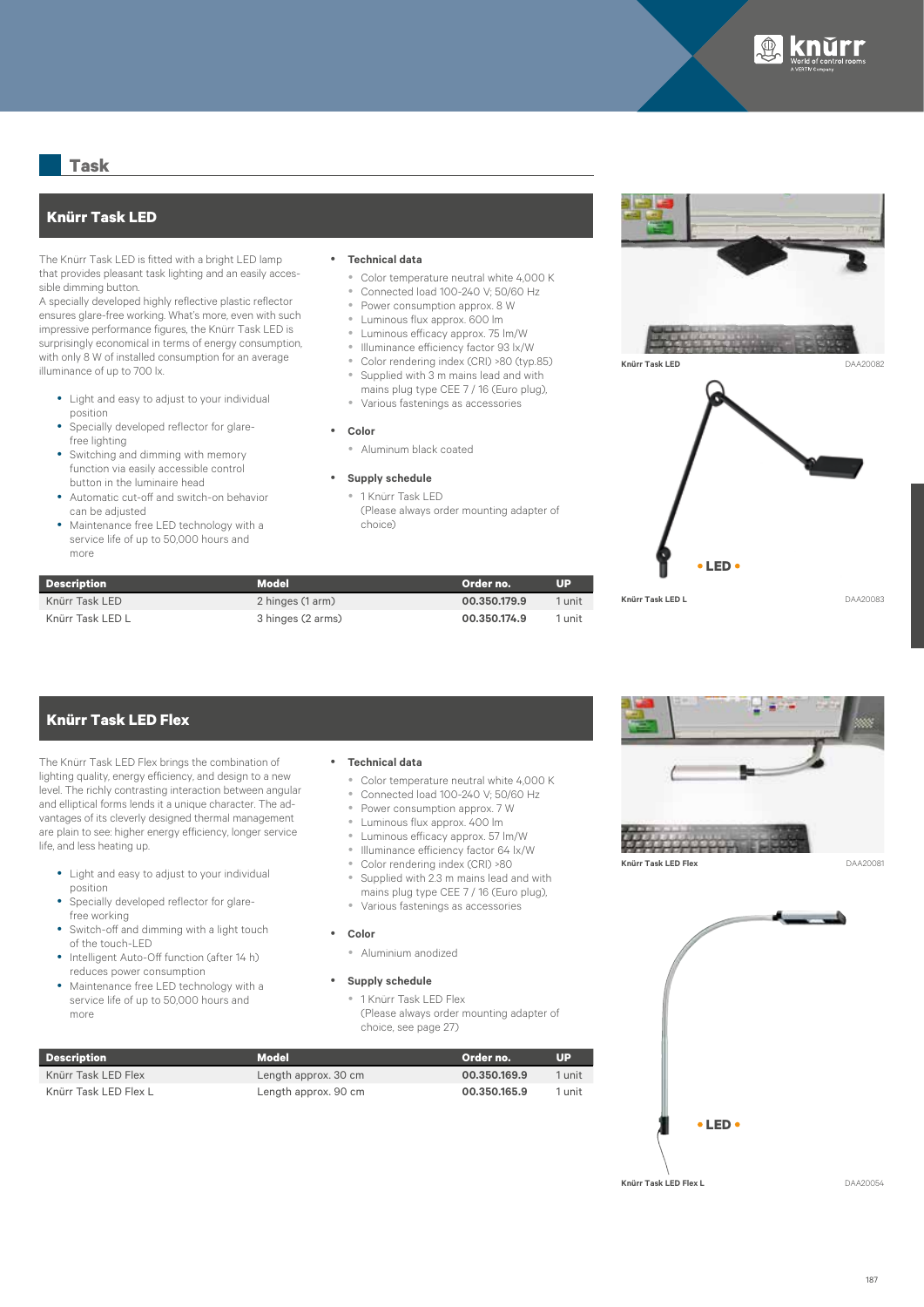# **Task**

# **LED Workstation Lamp Taneo**

#### y **Technical data**

- Fitted with: 24 x Light-emitting diode light color neutral white, 3800-4300 K, Color Rendering Index (CRI)=80
- Work equipment: electronic transformer
- y Connected load: 100-240 V; 50/60 Hz
- Power consumption: approx. 31 W
- Glare-free: conical prismatic screen<br>• System of protection: IP 20
- System of protection: IP 20
- Class of protection: II
- Usage: multi-function switch
- Luminaire body: material sectional, aluminum surface, anodised color, aluminum colored, anodised
- Lamp cover: acrylic clear

#### Picture: Herbert Waldmann GmbH & Co. KG

- **•** Tubular sections: material tubular aluminum section, surface anodized, Form tubular section upright, color aluminum colored anodised
- Balance of articulation joints: spring • Weight (net): approx. 1.9 kg
- Mains lead approx. 3.3 m;
- mains plug CEE 7/XVI • Fastening: screw-down flange,
- 
- **•** Supply schedule
	- 1 LED Workstation lamp Taneo

#### y **Please note**

y (Please always order mounting adapter of choice)

> **Order no. UP 00.350.167.9** 1 unit



**Workstation lamp Taneo**

ACC20022

# **LED Magnifier Lamp Tevisio**

### y **Technical data**

- y Equipped with: 48 x LED, neutral white y 3700 - 4200 K, color rendition index (CRI) 90
- Electronic transformer plug
- y Mains: 100-240V; 50/60 Hz
- Power consumption: ca. 14 W
- 
- Degree of protection: IP 20
- Protection class II
- Continous dimming
- Multi-function switch
- Net weight: ca. 2.7kg
- y BS 1363, CEE7/XVI, NEMA 1-15P
- Mounting: mounting flange, base
- Lense: 3,5 diopters

Picture: Herbert Waldmann GmbH & Co. KG

#### **•** Dimensions

- y Diam. magnifier lens: D160 mm
- y Mains cable: ca. 3,4 m Schuko type plug
- **•** Material
	- Magnifier lens: glas
- y **Color/Surfaces**

# **Housing:**

• ABS, black

#### **Cover:**

- Polyamide, matte (PA)
- **Swivel arm:**
- Extruded aluminum profile, clear anodized
- **•** How supplied
	- 1 LED Magnifier Lamp Tevisio

| Order no.    | <b>UP</b> |
|--------------|-----------|
| 00.350.155.1 | 1 unit    |



**LED Magnifier Lamp "Tevisio"** 

ACC20023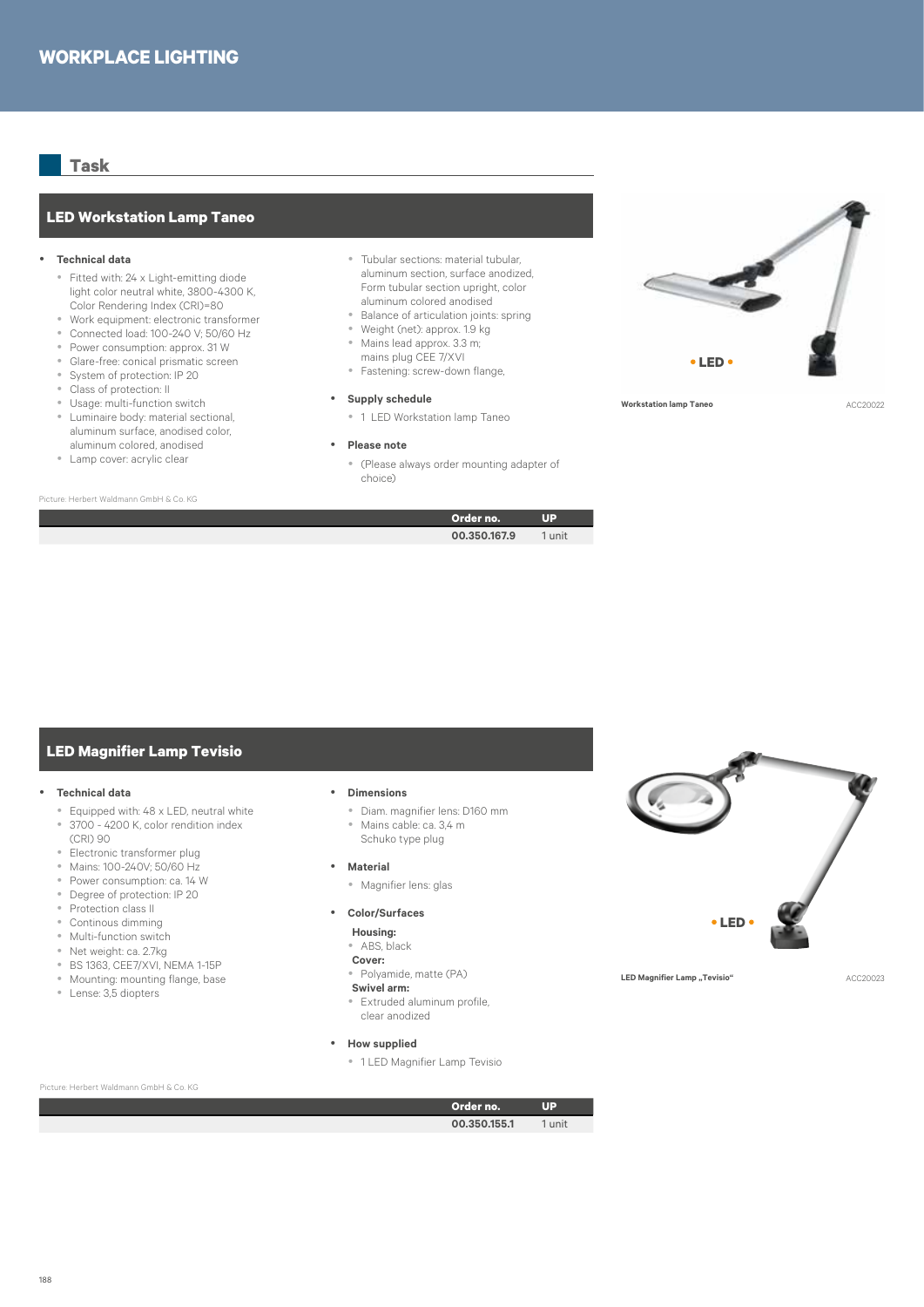

**Task**

# **Mounting Adaptors**

#### **•** Important information

• Our workstation lamps are supplied as standard with a universal adapter. Please order the corresponding adapter or the respective Knürr Console.

#### y **Versions**

## **Functional rail**

- **•** for Installation on functional rails as used with Ergocon, Elicon or Dacobas **Dacobas Profile**
- y for T-Slot installation on Dacobas and Elicon profiles at any height
- **Tabletop**
- for direct installation in the tabletop
- **Dacobas/Elicon Profile (top)**
- for fixation at the top side of Dacobas or Elicon Profiles

## **Universal mounting adaptor**

- for fixation at tabletops with a max. height of 70mm
- **•** Supply schedule
- 1 Adaptor
- Mounting material
- y **Color/Surfaces**
	- Plastic / Aluminum powder coated





**Mounting adaptor for functional rail** 

**Mounting adaptor for Dacobas-Profile (side)** DAA20053 ACC20014





DAA20085 **Tabletop mounting adaptor Tabletop mounting adaptor**

DAA20086

| <b>System</b>              | <b>Color</b>            | Order no.    | <b>UP</b> |
|----------------------------|-------------------------|--------------|-----------|
| Functional rail            | RAL9006 white aluminium | 01.316.225.9 | 1 set     |
| Dacobas Profile            | RAL9006 white aluminum  | 01.316.256.9 | 1 set     |
| Tabletop adaptor           | <b>Black</b>            | 00.350.181.9 | 1 unit    |
| Dacobas-Profile (top)      | RAL5008 grey blue       | 00.350.156.1 | 1 set     |
| Elicon-Profile (top)       |                         | 00.351.031.7 | 1 set     |
| Universal mounting adaptor | Black                   | 00.350.180.9 | 1 unit    |





DAC20036 **Mounting adaptor for Dacobas-Profile (top)**

**Mounting adaptor for Elicon-Profile (top)** CON20017



# ACC20050

**Universal mounting adaptor**

# **Technical substructure lighting with magnetic fastening**

- y Economical and space-saving solution for lighting cabinets and enclosures. State-ofthe-art LED technology guarantees a long and maintenance-free service life
- The most important features are: - integrated motion sensor - easy magnetic mounting for more flexibility
	- Combined AC & DC voltage range allows universal use with a single model
	- Daisy chain cables enable connection of up to 16 luminaires with AC and up to 8 luminaires with DC voltage
	- Wieland connector for quick and easy installation
- y **Material / Surface** • PC plastic
- y **Dimensions**  $W$ idth: 400 mm
- **•** Supply schedule
- 1 luminaire
- y **Note**
	- Please order desired cable separately



**Technical substructure lighting**

| <b>Type</b>                         | Order no.    | UP     |
|-------------------------------------|--------------|--------|
| Luminaire                           | 00.350.158.1 | 1 unit |
| Connecting cable LED light 3 metres | 00.350.158.3 | 1 unit |
| Connecting cable LED light 1 metre  | 00.350.158.4 | 1 unit |

| Dimensions in mm: W = Width | $H = Height$<br>$D = Deoth$<br>$h =$ Installation height<br>$d =$ Useful depth<br>$L = Length$ | HU = Standard height<br>unit. $1 HU = 44.45$ mm<br>19"= 482.6 mm.<br>(ideal for 19" components<br>in acc. with DIN 41494)<br>$UP = Unit of packageing$<br>$kq = Weight$ |
|-----------------------------|------------------------------------------------------------------------------------------------|-------------------------------------------------------------------------------------------------------------------------------------------------------------------------|
| <b>Conversion:</b>          | $1$ inch = $25.4$ mm<br>1 pound = $453.6$ a                                                    | Replace "x" with the number of<br>your color choice                                                                                                                     |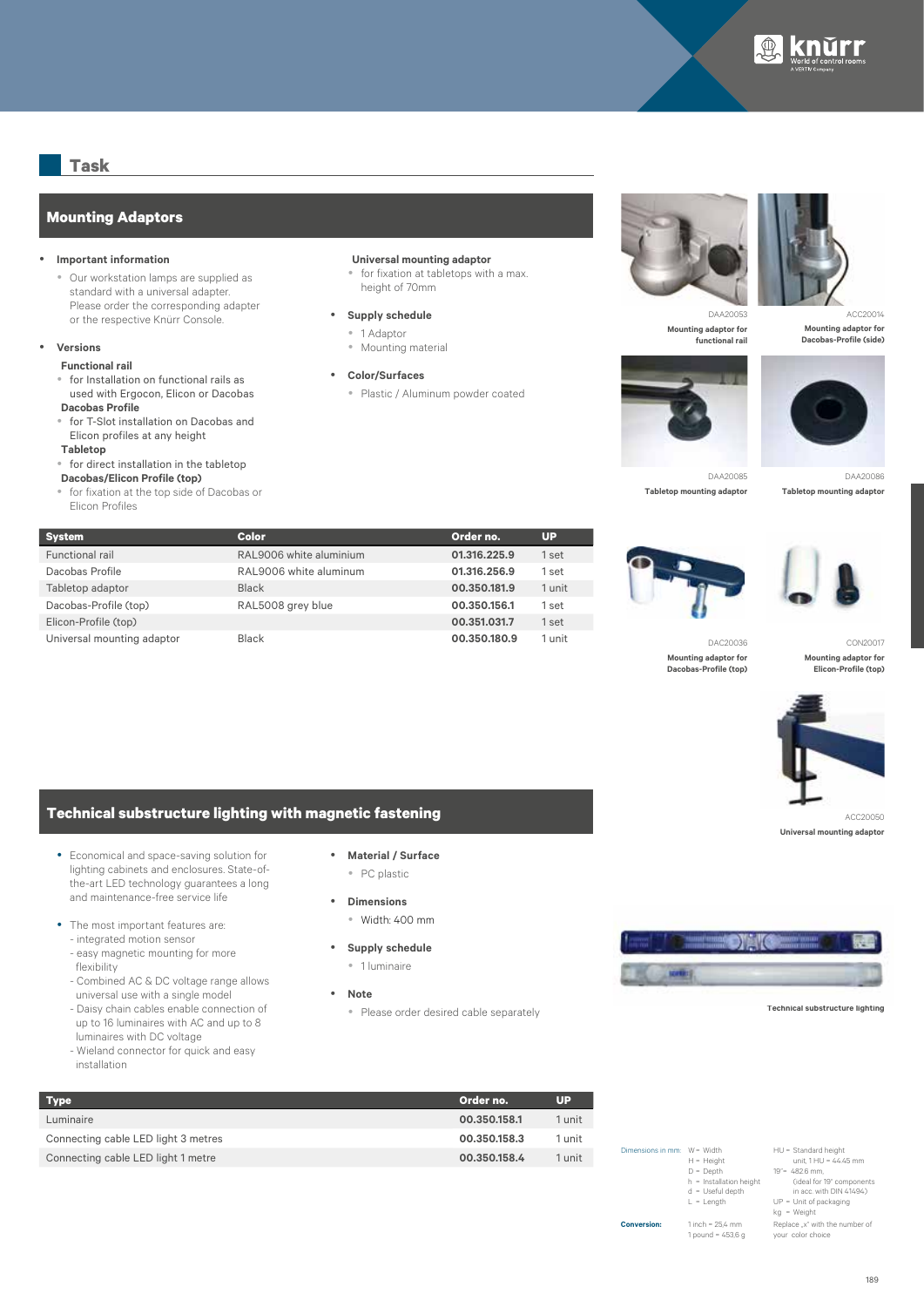# **Knürr Console LED**

#### **Highest Quality Of Light**

The light dimming function adapts the amount of light to individual needs. Planar, homogeneous and flicker-free light relieves the eyes during work. Possible disturbing reflexions on bright surfaces are avoided with glare control.

#### **Task-oriented Technology**

Knürr Console LED provides high illuminance and absolute glare-free illumination for perfect light at the workstation. The enclosed lamp housing with a flat and compact design prevents the intrusion of dirt and is easy to clean.

- Utmost homogenous glare- and flickerfree light
- Light output through parabolic louver for perfect glare suppression
- Continuously dimmable with lamp-
- mounted or remote switch • Robust aluminum enclosure

# y **Finish**

- Hard anodized white-aluminum
- Powder-coated RAL 9006 white aluminum

#### **•** Material

- y Lamp enclosure: extruded aluminum, plastic
- Connection part: sheet-steel
- lamp rods: round steel tube

# y **Technical Data**

# **Dimensions:**

- y Lamp enclosure: 1256 x 187 x 50 mm
- Round steel tube diameter 22 mm
- Weight: approx. 5.4kg

# **Light:**

- y Luminous flux 3200 lm
- Color of light: neutral white (EN 12464-1)
- y Color temperature: 4000 K
- Color rendering index: Ra > 80

#### **Electrical:**

- Power consumption approx. 33 W
- $\bullet$  Power supply: 220 240 V 50/60 Hz
- Integrated on/off switch
- y 6 meter Schuko power cord

# **•** Supply schedule

- y 1 Knürr Console LED
- 2 Lamp rods
- Mounting material (for mounting to Knürr functional rail)
- version with external light dimming: 1 module with external button switch for on/off and dimming



**Knürr Console LED**







| <b>Model</b>           | Order no.    | UP     |
|------------------------|--------------|--------|
| External light dimming | 00.350.177.9 | 1 unit |
| Internal light dimming | 00.350.178.9 | 1 unit |
|                        |              |        |

| 1 unit | 1256 |
|--------|------|
| 1 unit |      |
|        |      |



| <b>Dimensions in mm:</b> $W = Width$ | $H = Height$<br>$D = Deoth$<br>$h =$ Installation height<br>$d =$ Useful depth<br>$L = Length$ | HU = Standard height<br>unit. $1 HU = 44.45$ mm<br>19"= 482.6 mm.<br>(ideal for 19" components<br>in acc. with DIN 41494)<br>$UP = Unit of packaging$<br>$kq = Weight$ |
|--------------------------------------|------------------------------------------------------------------------------------------------|------------------------------------------------------------------------------------------------------------------------------------------------------------------------|
| <b>Conversion:</b>                   | $1$ inch = 25.4 mm<br>1 pound = $453,6$ g                                                      | Replace .x" with the number of<br>your color choice                                                                                                                    |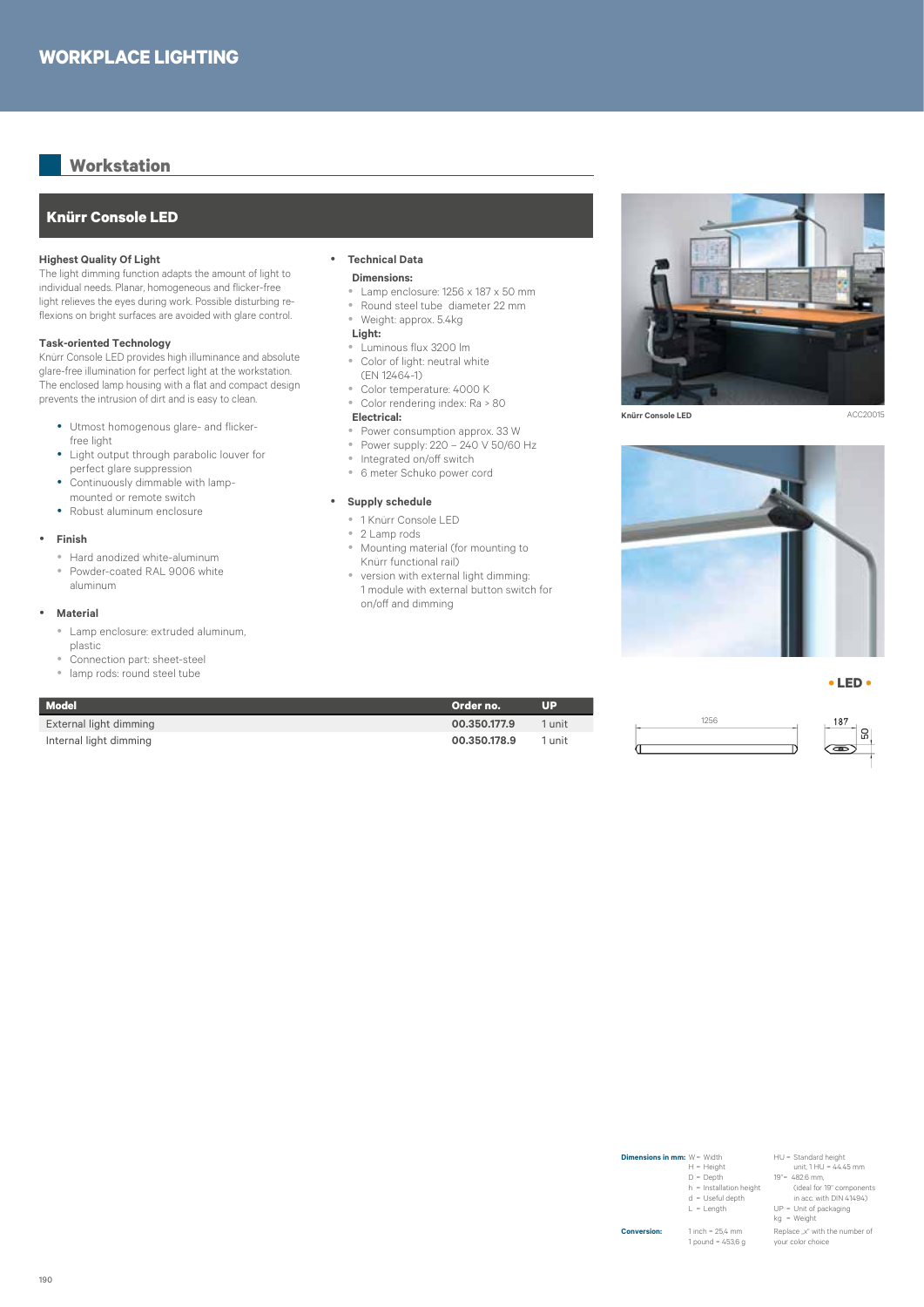

# **Knürr Lumax LED Lamp Workstation or system installation**

- State of the art LED-Modules for highest efficiency
- Glare free
- Photometric properties checked according to DIN EN 13032-1
- Overdimensioned LED-Modules allow for dimming in the first years of use and thus grant extremly longevity
- Dimmable with "Touch DIM" feature via push button on the lamp or at tabletop
- Perfect fit for Knürr consoles (adaptors
- for Knürr's multi functional rails)
- 20° tiltable

## y **Material**

• Sheet steel powder coated

# **Color combinations**

#### **Lamp:**

- Metallic grey microstructure
- **Side cover:**
- RAL 9007 grey aluminum microstructure **Version system lamp:**
- $\bullet$  .9 = supports in metallic grey
- microstructure
- $.7$  = supports in RAL 9006 white aluminum

# y **Technical Data (W1140)**

#### **Dimensions:**

- y Width: 1140 mm
- Height: 30 mm (without mounting adapter)
- y Depth: 100 mm

# **Light:**

- y Luminous flux 2160 lm
- Luminous efficiency: 80 lm/W<br>• Color temperature: 4000 K
- y Color temperature: 4000 K
- Color rendering index: Ra > 80
- $\bullet$  SDCM: 4
- Dimming range: 1 100%
- Average lifetime (LED): 50.000 h

#### **Electrical:**

- Power consumption max. 27 W
- Power supply: 220 240 V 50/60 Hz

## y **Technical Data (W1700)**

#### **Dimensions:**

- y Width: 1700 mm
- Height: 30 mm (without mounting adapter)

# Depth: 100 mm

- **Light:**
- y Luminous flux 3255 lm
- y Luminous efficiency: 83 lm/W
- y Color temperature: 4000 K
- Color rendering index: Ra > 80
- $\bullet$  SDCM: 4
- y Dimming range: 1 100% y Average lifetime (LED): 50.000 h
	-
- **Electrical:**
- Power consumption max. 39 W • Power supply:  $220 - 240 \text{ V} 50/60 \text{ Hz}$
- **•** Supply schedule
	- 1x LED lamp with integrated LED driver
	- Version with offset switch: 1x module with external push button for switching and dimming
	- Overhead system lamp: with adaptors to Knürr's multi functional rail
	- y 1x Schuko lead (3m)
	- Mounting material

#### **How supplied**

• Pre-assembled



ACC20016





**Knürr Lumax LED Lamp** DAA20055



**Workstation lamp (underfit)**





Fixation kit for worktop installation for system lamp **00.350.198.7** 1 unit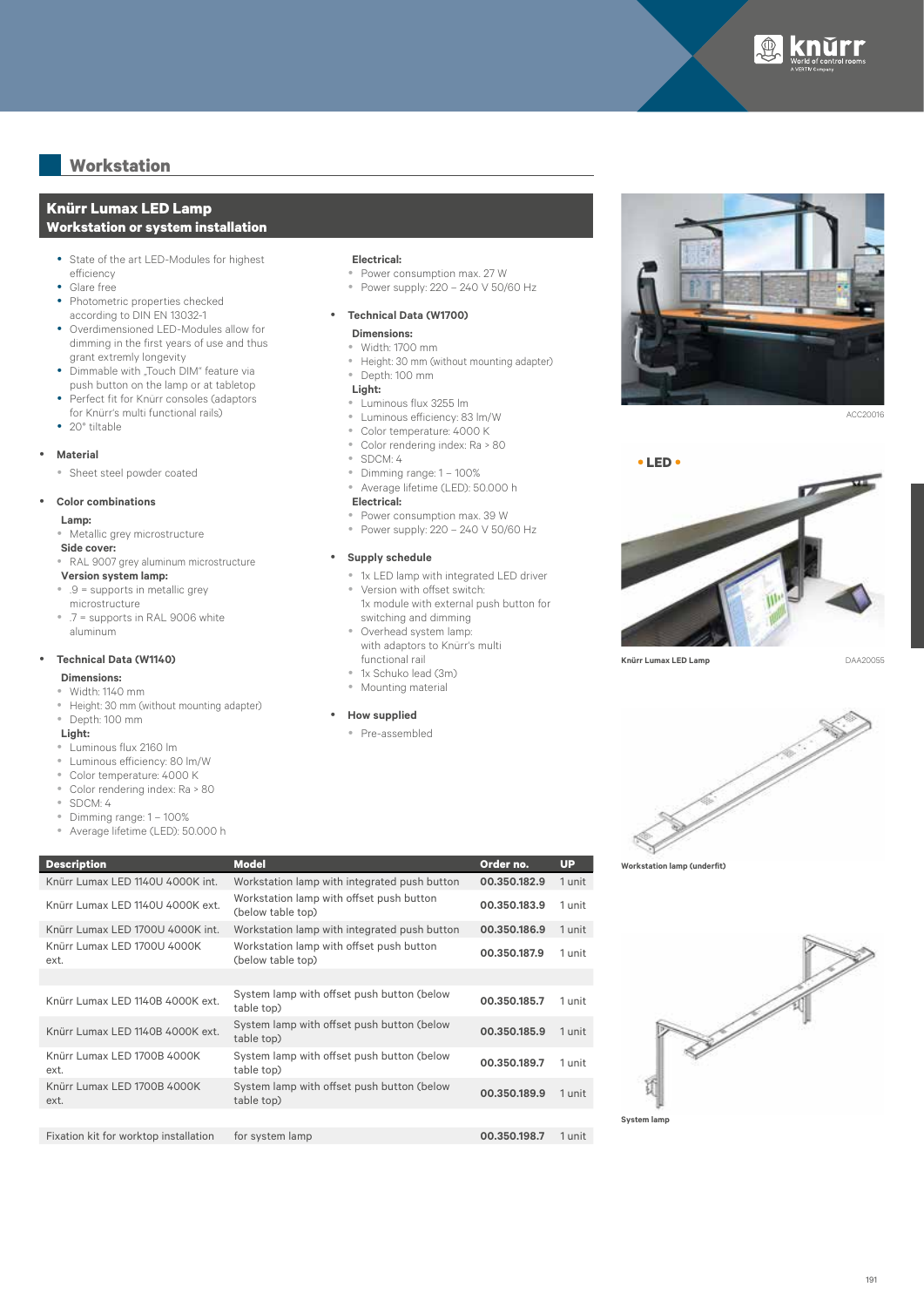# **Knürr Smart LED**

Modern LED underfit lamp for installation beneath a workstation superstructure level.

- LED technology for optimum energy **efficiency**
- Frosted glass cover prevents direct glare
- Integrated electronic power supply for a slim design
- Easy to reach on/off switch
- lamp tiltable by 15°
- Simple assembly

#### **• Material**

• Sheet-steel, powder-coated

## y **Finish**

• Powder-coating RAL 9006 whitealuminum

# y **Technical Data**

# **Dimensions:**

- Overall height: approx. 80 mm • Overall width: see table
- **Light:**
- Luminous flux: 1100 lm (version W 700 mm)
- 1780 lm (version W 1300 mm) y Color of light: neutral white (EN 12464-1)
- y Color temperature: 4000 K
- Color rendering index: Ra > 80
- 

# **Electrical:**

- Power consumption max. 10 W (version W 700 mm) 18 W (version W 1300 mm)
- Power supply:  $220 240$  V 50/60 Hz
- Integrated on/off switch
- y C13 mounting socket
- \* 2.0m Schuko power cord

# **•** Supply Schedule

- 1 Lamp Smart LED
- 1 Mounting material
- \* 1 Mounting material<br>\* 1 Power cord **Knürr Smart LED**

| <b>Model</b>  | w    | Order no.    | <b>UP</b> |
|---------------|------|--------------|-----------|
| Underfit lamp | 700  | 00.350.190.9 | 1 unit    |
| Underfit lamp | 1300 | 00.350.191.9 | 1 unit    |





ACC20018

| Dimensions in mm: | $W = Width$<br>$H = Height$<br>- Depth<br>h = Installation height<br>d = Useful depth<br>$L = Lenath$ | HU = Standard height<br>unit. 1 HU = 44.45 mm<br>19"= 482.6 mm.<br>(ideal for 19" components<br>in acc. with DIN 41494)<br>$UP =$ Unit of packaging<br>ka = Weight |
|-------------------|-------------------------------------------------------------------------------------------------------|--------------------------------------------------------------------------------------------------------------------------------------------------------------------|
| Conversion:       | $1$ inch = $25.4$ mm<br>1 pound = $453,6$ g                                                           | Replace "x" with the number of your<br>color choice                                                                                                                |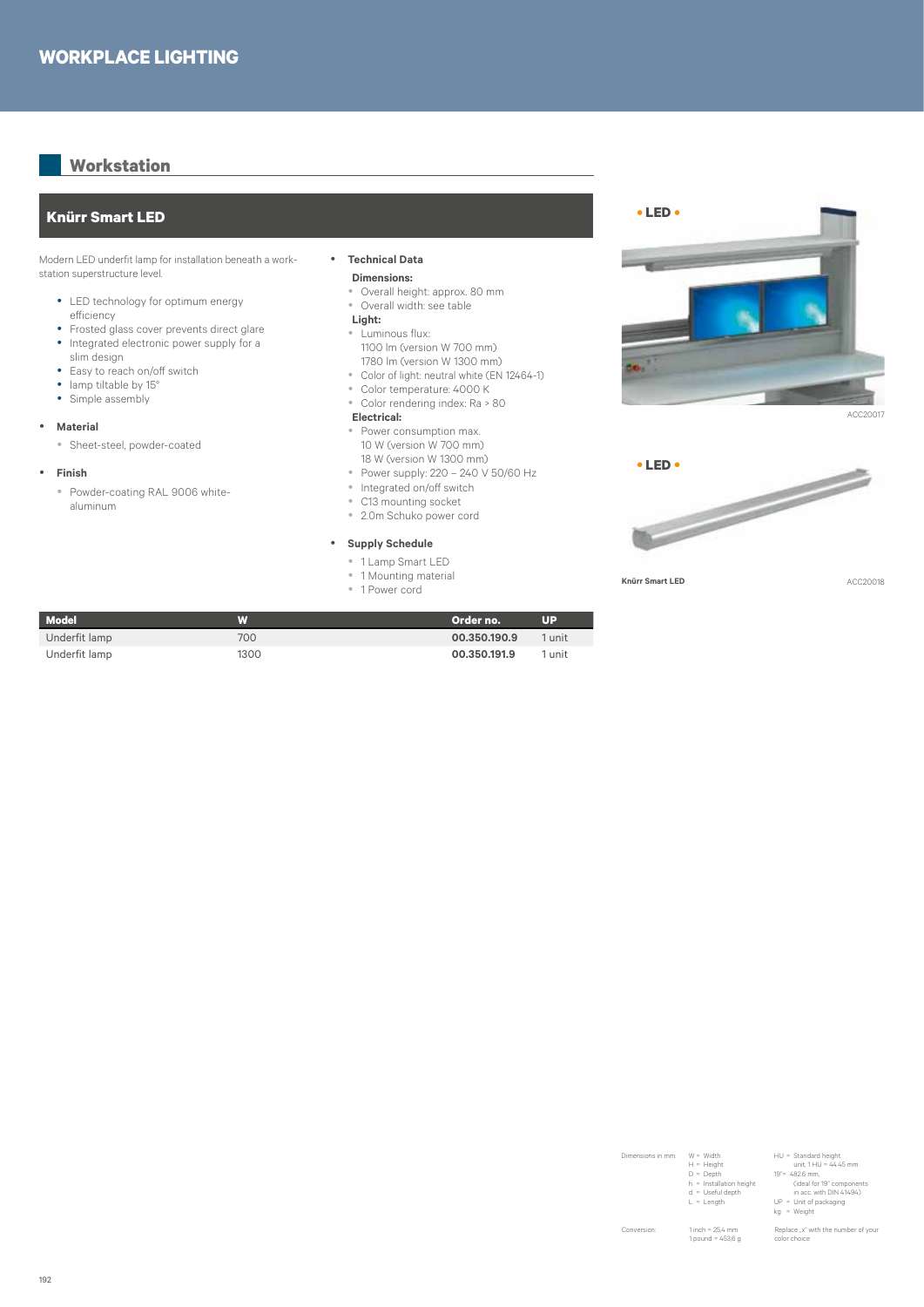

# **Knürr LED pendant**

Pendant luminaire. Suspended ceiling mount in extra flat design does not block the view to large screen display walls with multiple console desks. Direct light portion with Edgelight and Lightguide technology for homogeneous light emission. Indirect light portion with Batwing diffusor for a wide light emission. Absolutely glare-free. Variable ceiling distance allows use in room heights from 2.5 and 4.2 m. Easy installation: Only needed is a Schuko or GST18 socket in the ceiling. Control is radio-controlled via BT module. The Knürr LED pendant is available in 2 variants:

- 1. With fixed light colour
- 2. As biodynamic version with variable light colour

## y **Finish**

• Powder-coated white

## **•** Material

- Sheet-steel, powder-coated
- Lamp cover: Acrylic (PMMA) clear (colorless)

# y **Technical Data**

- Fitted with LED
- y Connection: 220 240 V; 50/60 Hz
- Power consumption: approx. 49 W / approx. 65W biodynamic version
- y Luminous flux: 7000 lm / 8400 lm biodynamic version
- y Luminous efficiency: 143 lm/W /
- 129 lm/W biodynamic version • Direct light portion: approx. 34%
- Color of light: neutral white, approx. 4000 K / 2700K -6500K biodynamic version
- Color rendering index: Ra > 80
- y Color tolerance: < 3 SDCM
- Luminance: <2500 cd/m<sup>2</sup>
- y UGR class: < 16

# **•** Supply Schedule

- 1 Knürr LED pendant with radio-controlled unit and push-button unit
- 1 Mounting material

#### y **Note**

• Linking possible upon request. Please contact us! When using the Knürr LED Biodynamic, one backup clock per room is required!

Picture: Herbert Waldmann GmbH & Co. KG

| Model                        | Order no.    | <b>UP</b> |
|------------------------------|--------------|-----------|
| Knürr LED pendant            | 00.350.700.9 | 1 unit    |
| Knürr LED pendant biodynamic | 00.350.701.9 | 1 unit    |
| Backup Clock biodynamic      | 00.350.702.9 | 1 unit    |





**Knürr Console LED pendant**

ACC20019